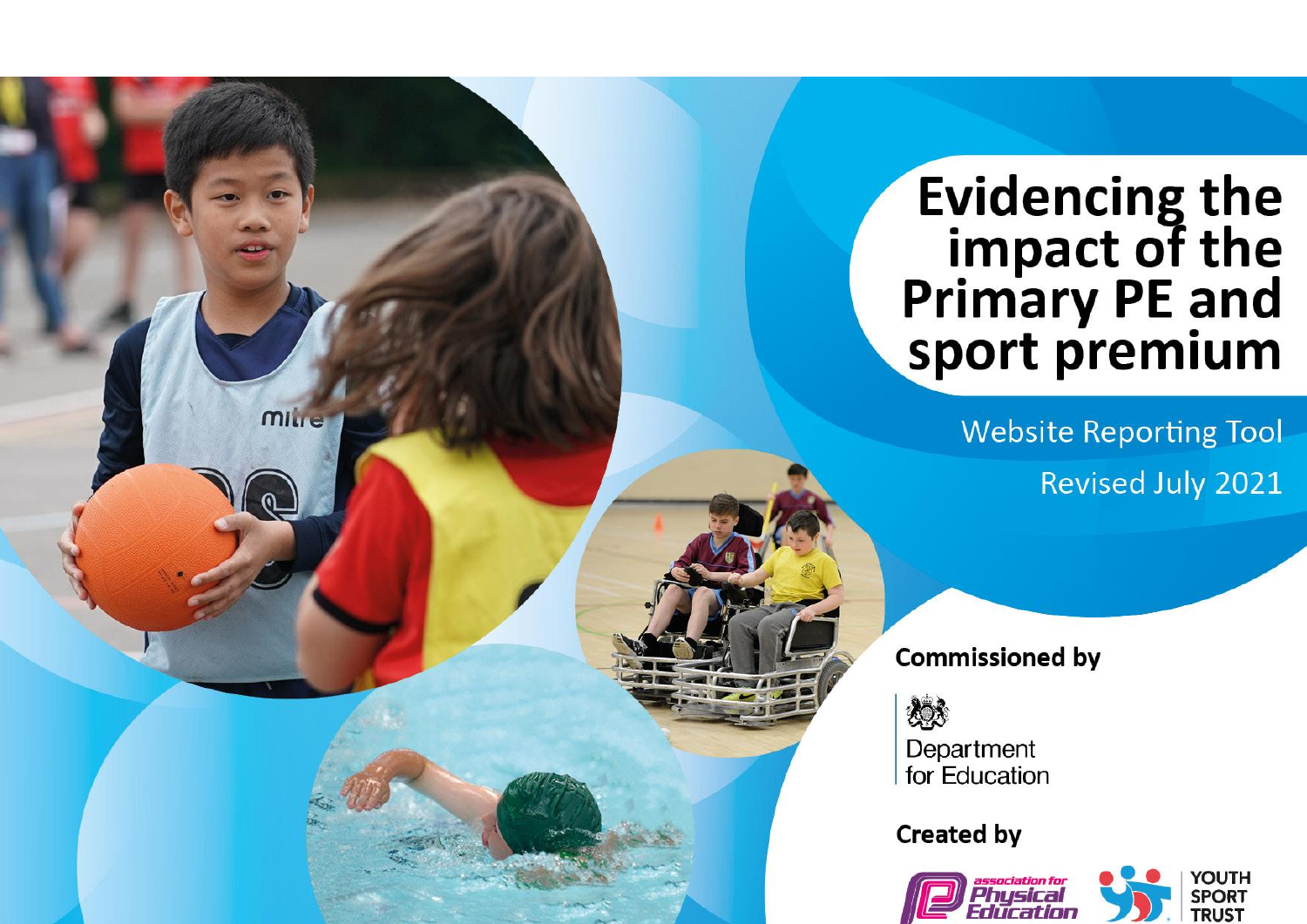It isimportant that your grant is used effectively and based on school need. The Education Inspection Framework makes clear there will be a focus on **'whether leaders and those responsible for governors all understand their respective roles and perform these in a way that enhances the effectiveness of the school'**.

Under the Quality of Education Ofsted inspectors consider: **Intent** - Curriculum design, coverage and appropriateness **Implementation** - Curriculum delivery, Teaching (pedagogy) and Assessment **Impact** - Attainment and progress

To assist schools with common transferable language this template has been developed to utilise the same three headings which should make your plans easily transferable between working documents.

Schools must use the funding to make additional **and sustainable improvements**to the quality of Physical Education, School Sport and Physical Activity (PESSPA) they offer. This means that you should use the Primary PE and sport premium to:

- Develop or add to the PESSPA activities that your school already offer
- Build capacity and capability within the school to ensure that improvements made now will benefit pupils joining the school in future years
- The Primary PE and sport premium should not be used to fund capital spend projects; the school's budget should fund these.

Please visit gov.uk for the revised DfE guidance including the 5 key indicators across which schools should demonstrate an improvement. This document will help you to review your provision and to report your spend. DfE encourages schools to use this template as an effective way of meeting the reporting requirements of the Primary PE and sport premium.

We recommend you start by reflecting on the impact of current provision and reviewing the previous spend.

Schools are required to publish details of how they spend this funding, including any under-spend from 2019/2020, as well as on the impact it has on pupils' PE and sport participation and attainment. **All funding must be spent by 31st July 2022.**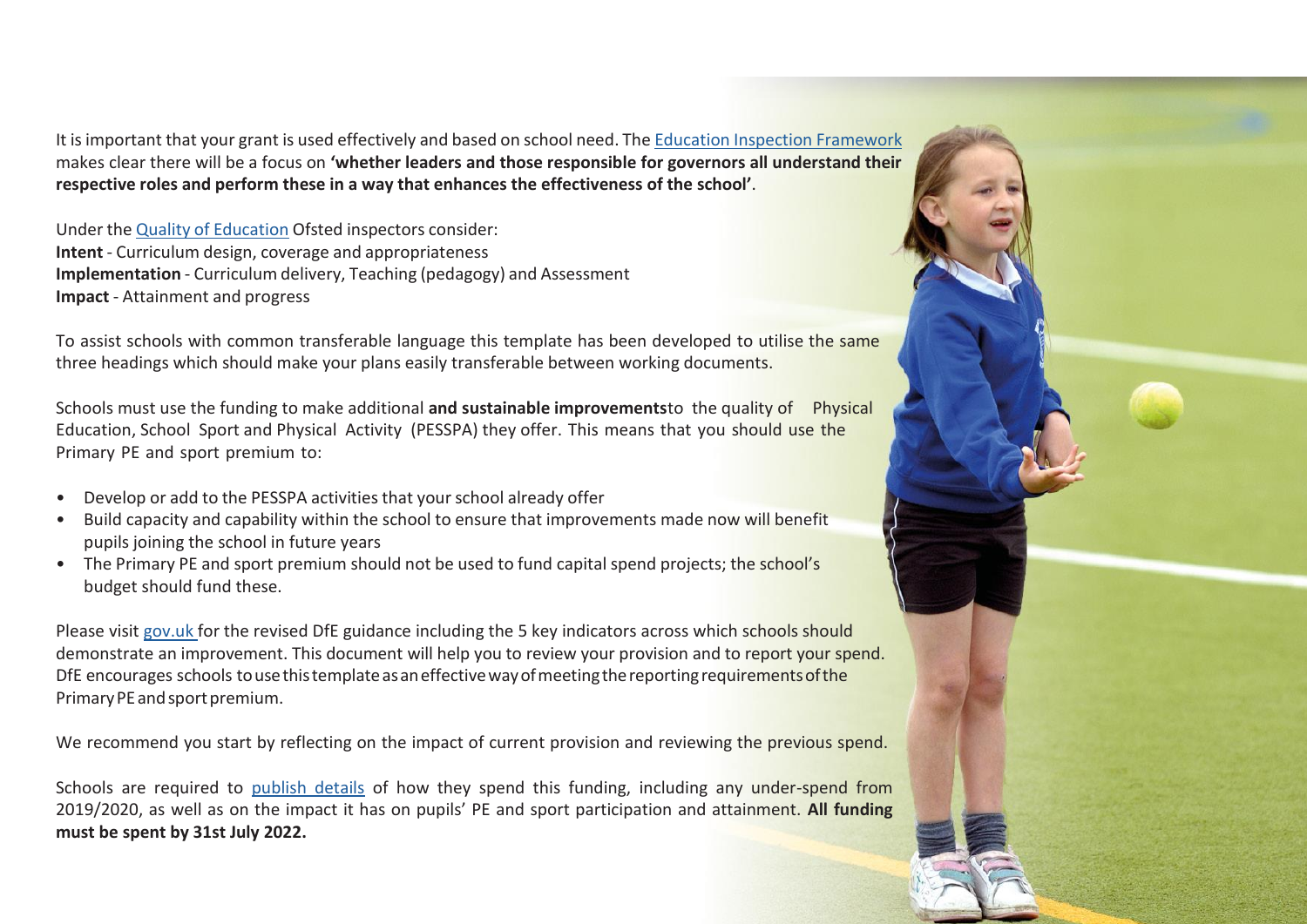We recommend regularly updating the table and publishing it on your website throughout the year. This evidences your ongoing self-evaluation of how you are using the funding to secure maximum, sustainable impact. Final copy must be posted on your website by the end of the academic year and no later than the 31st July 2021. To see an example of how to complete the table please click HERE.

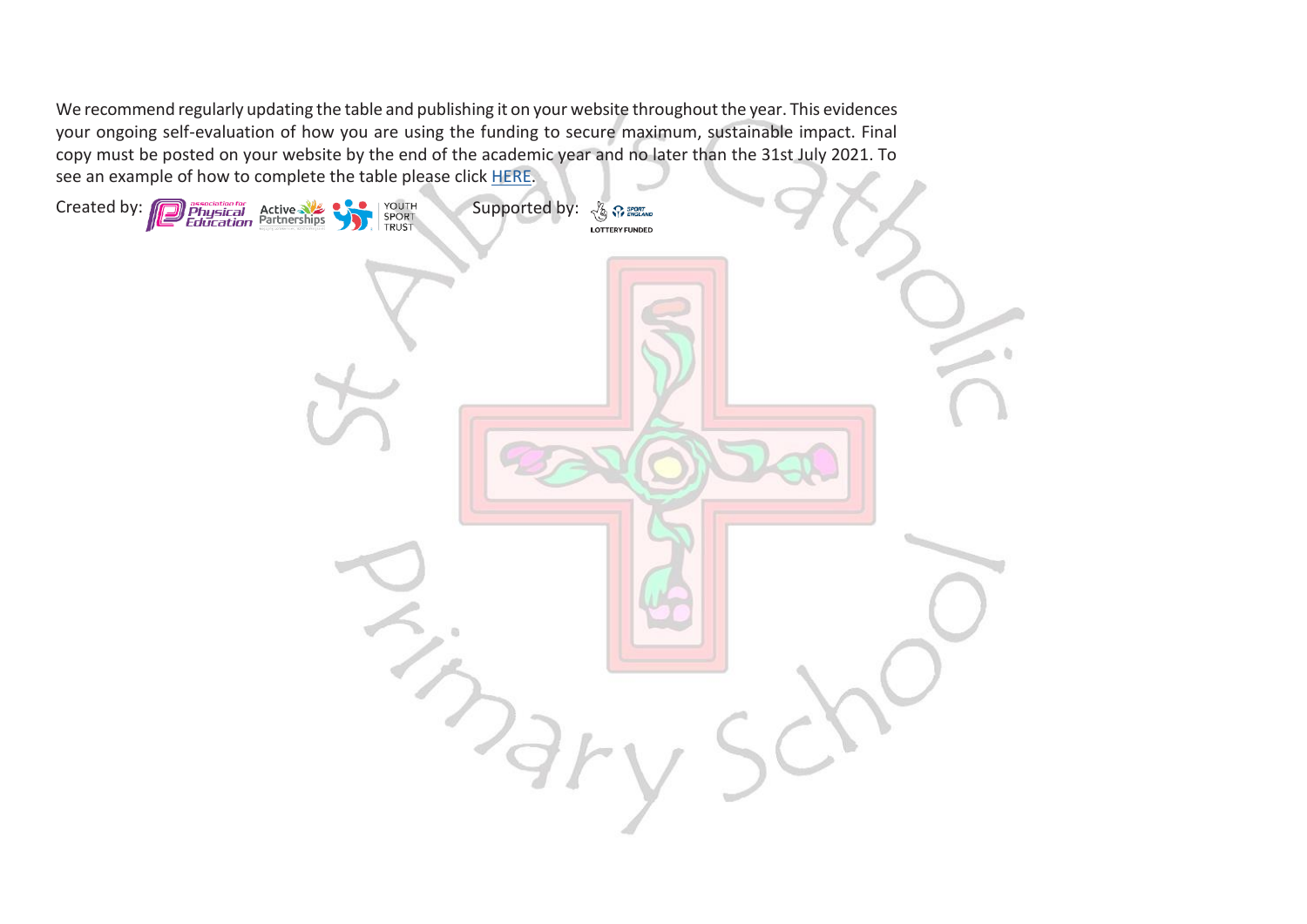### **Details with regard to funding** Please complete the table below.

| Total amount carried over from 2019/20                                                                                                                                                                                                                                                                                                                                                                                                                                                       | £ 3786.70                             |
|----------------------------------------------------------------------------------------------------------------------------------------------------------------------------------------------------------------------------------------------------------------------------------------------------------------------------------------------------------------------------------------------------------------------------------------------------------------------------------------------|---------------------------------------|
| Total amount allocated for 2020/21                                                                                                                                                                                                                                                                                                                                                                                                                                                           | £ 23 176.70 (£19 390 + £ 3786.70)     |
| How much (if any) do you intend to carry over from this total fund into 2021/22?                                                                                                                                                                                                                                                                                                                                                                                                             | £ 4 076.70                            |
| Total amount allocated for 2021/22                                                                                                                                                                                                                                                                                                                                                                                                                                                           | £19390                                |
| Total amount of funding for 2021/22. To be spent and reported on by 31st July 2022.                                                                                                                                                                                                                                                                                                                                                                                                          | £ 23 466.7                            |
|                                                                                                                                                                                                                                                                                                                                                                                                                                                                                              |                                       |
| <b>Swimming Data</b><br>Please report on your Swimming Data below.                                                                                                                                                                                                                                                                                                                                                                                                                           |                                       |
| Meeting national curriculum requirements for swimming and water safety.<br>N.B. Complete this section to your best ability. For example you might have practised safe self-rescue techniques ondry land which you can then transfer to<br>the pool when school swimming restarts.<br>Due to exceptional circumstances priority should be given to ensuring that pupils can perform safe self rescue even f they do not fully meet the first<br>two requirements of the NC programme of study |                                       |
| What percentage of your current Year 6 cohort swim competently, confidently and proficiently over a distance of atleast 93%<br>25 metres?<br>N.B. Even though your pupils may swim in another year please report on their attainment on leaving primary schoolat<br>the end of the summer term 2020.<br>Please see note above                                                                                                                                                                |                                       |
| What percentage of your current Year 6 cohort use a range of strokes effectively [for example, front crawl, backstroke<br>and breaststroke]?<br>Please see note above                                                                                                                                                                                                                                                                                                                        | 86%                                   |
| What percentage of your current Year 6 cohort perform safe self-rescue in different water-based situations?                                                                                                                                                                                                                                                                                                                                                                                  | 96%                                   |
| Schools can choose to use the Primary PE and sport premium to provide additional provision for swimming but this<br>must be for activity over and above the national curriculum requirements. Have you used it in this way?                                                                                                                                                                                                                                                                  | Not this year but planned for 2021-22 |
| Created by: <b>FO</b>                                                                                                                                                                                                                                                                                                                                                                                                                                                                        |                                       |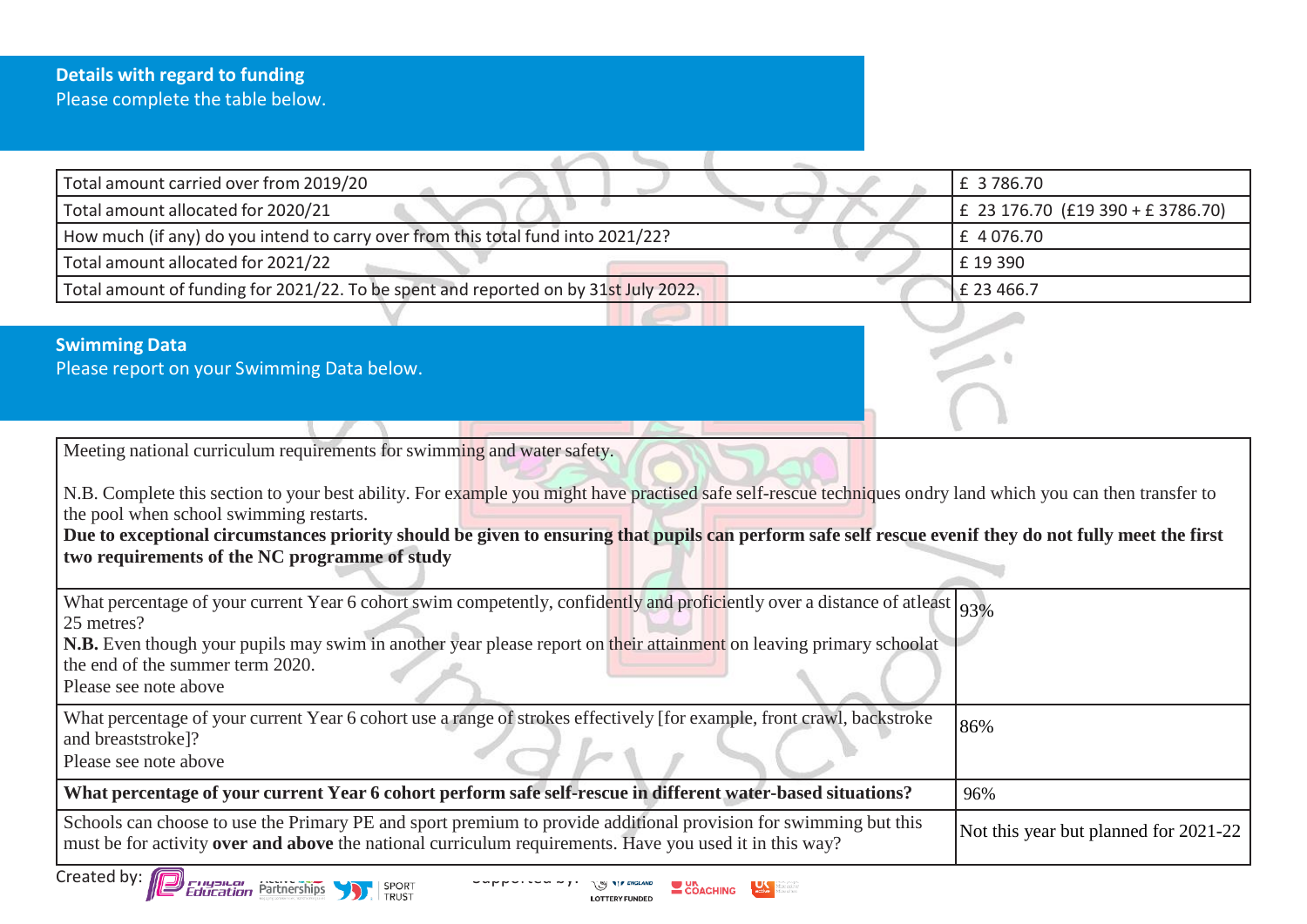### **Action Plan and Budget Tracking**

Capture your intended annual spend against the 5 key indicators. Clarify the success criteria and evidence of impact that you intend to measure to evaluate for pupils today and for the future.

| <b>Academic Year: 2020/21</b>                                                                                                                                                                                                                                                                                  | Total fund allocated: £22 640                                                                                             | Date Updated: 210721  |                                                                                                                                               |                                                                                                                                                                                                                                                 |
|----------------------------------------------------------------------------------------------------------------------------------------------------------------------------------------------------------------------------------------------------------------------------------------------------------------|---------------------------------------------------------------------------------------------------------------------------|-----------------------|-----------------------------------------------------------------------------------------------------------------------------------------------|-------------------------------------------------------------------------------------------------------------------------------------------------------------------------------------------------------------------------------------------------|
| Key indicator 1: The engagement of all pupils in regular physical activity – Chief Medical Officers guidelines recommend                                                                                                                                                                                       |                                                                                                                           |                       | Percentage of total allocation:                                                                                                               |                                                                                                                                                                                                                                                 |
| thatprimary school pupils undertake at least 30 minutes of physical activity a day in school                                                                                                                                                                                                                   |                                                                                                                           |                       |                                                                                                                                               | 34.45%                                                                                                                                                                                                                                          |
| <b>Intent</b>                                                                                                                                                                                                                                                                                                  | <b>Implementation</b>                                                                                                     |                       | <b>Impact</b>                                                                                                                                 |                                                                                                                                                                                                                                                 |
| Your school focus should be clear<br>what you want the pupils to know<br>and be able to do and about<br>what they need to learn and to<br>consolidate through practice:                                                                                                                                        | Make sure your actions to achieve<br>are linked to your intentions:                                                       | Funding<br>allocated: | Evidence of impact: what do<br>pupils now know and what<br>can they now do? What has<br>changed?:                                             | Sustainability and suggested<br>next steps:                                                                                                                                                                                                     |
| Enhanced playground resources to<br>increase physical activity and<br>participation.                                                                                                                                                                                                                           | Enhance our outdoor equipment<br>and show pupils how to use them<br>in the intended way. Some<br>training for the PE lead | £1500                 | Children have more<br>resources to play with $=$<br>reduction in the number of<br>incidents at lunch – children<br>played in zones in bubbles | Development of Sports and<br>Play leaders – Support for<br>Midday assistants and<br>training for them $-$ some<br>training took place but will<br>need to be embedded in<br>2021-22                                                             |
| All pupils to be enthused by sport and Installation of two ACTIVALL units $\epsilon$ 6 300<br>to have the opportunity of learning<br>core skills and participating regularly<br>in sporting activity $-$ space is limited<br>on the playground $-$ the units will<br>have a high impact in a reduced<br>space. | in the playground to promote<br>sporting activity at play and<br>lunchtime :                                              |                       | Increased activity on the<br>playground.<br>"I love that I can play a game and interschool and inter school<br>see if I beat my own Score"    | To know the ACTIVALL's are<br>established to develop Playtime<br>Lunchtime with the<br>$competitions -$<br>Plan to introduce competition<br>by putting two closer together<br>Development of play leaders at<br>playtime to lead – keep scores. |





**LOTTERY FUNDED** 

orepeople<br>oreactive<br>oreatten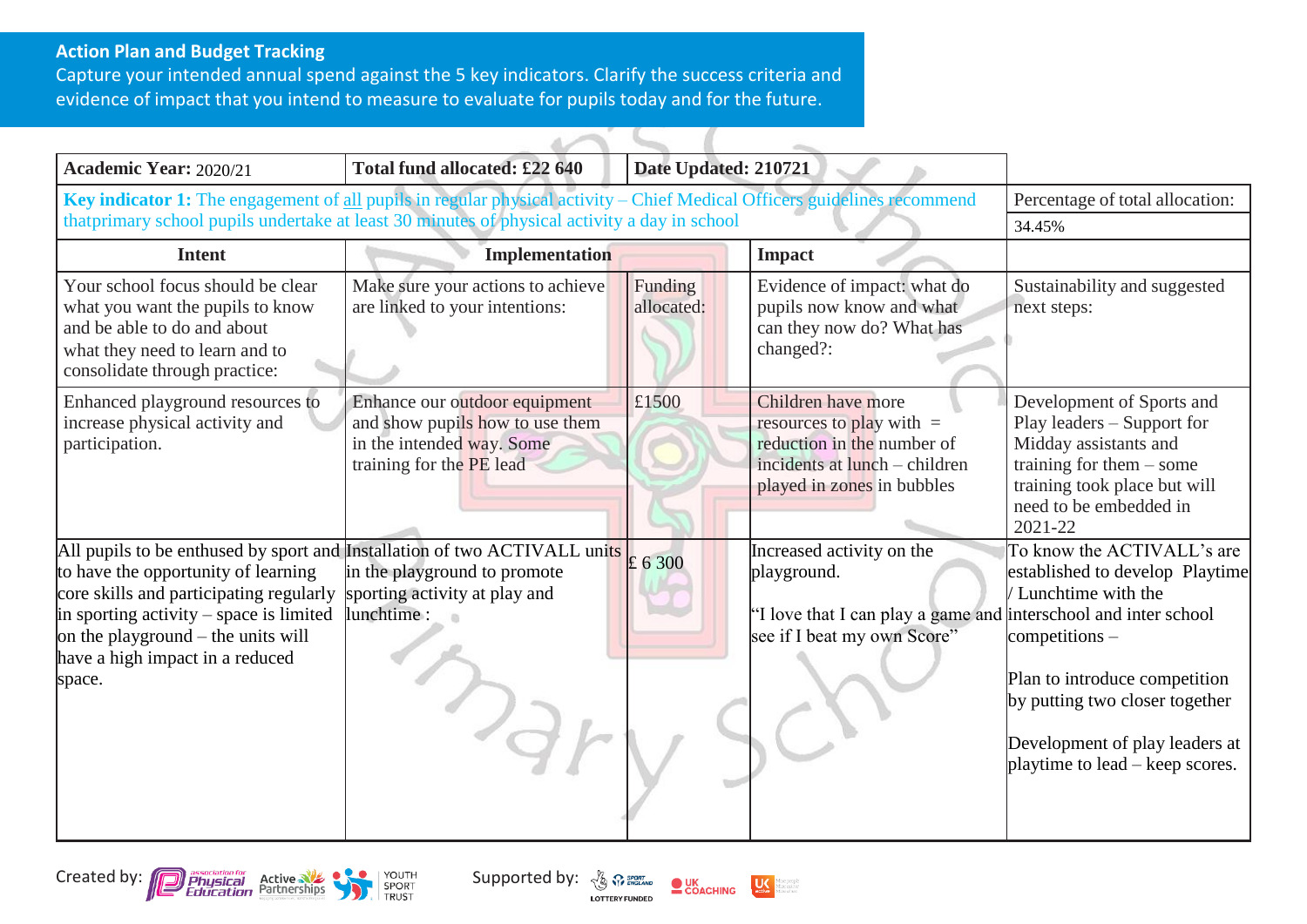| Key indicator 2: The profile of PESSPA being raised across the school as a tool for whole school improvement                                                                                                  |                                                                                                                                                                                                                                                                                                                                          |                       |                                                                                                                                                                                                                               | Percentage of total allocation:                                                                                                                          |
|---------------------------------------------------------------------------------------------------------------------------------------------------------------------------------------------------------------|------------------------------------------------------------------------------------------------------------------------------------------------------------------------------------------------------------------------------------------------------------------------------------------------------------------------------------------|-----------------------|-------------------------------------------------------------------------------------------------------------------------------------------------------------------------------------------------------------------------------|----------------------------------------------------------------------------------------------------------------------------------------------------------|
|                                                                                                                                                                                                               |                                                                                                                                                                                                                                                                                                                                          |                       |                                                                                                                                                                                                                               | 19.17%                                                                                                                                                   |
| <b>Intent</b>                                                                                                                                                                                                 | <b>Implementation</b>                                                                                                                                                                                                                                                                                                                    |                       | <b>Impact</b>                                                                                                                                                                                                                 |                                                                                                                                                          |
| Your school focus should be clear<br>what you want the pupils to know<br>and be able to do and about<br>what they need to learn and to<br>consolidate through practice:                                       | Make sure your actions to achieve<br>are linked to your intentions:                                                                                                                                                                                                                                                                      | Funding<br>allocated: | Evidence of impact: what do<br>pupils now know and what<br>can they now do? What has<br>changed?:                                                                                                                             | Sustainability and suggested<br>next steps:                                                                                                              |
| Maintaining the high profile for<br>PEPSA by hiring specialist P.E.<br>practitioners that encourages pupils<br>and teachers to engage in healthy<br>lifestyles and supports staff in<br>professional learning | Teachers to work with specialist<br>providers to ensure that demonstrate<br>high quality teaching and learning.<br>Work with Mr. Indoe from Thorndale<br>Lawn Tennis Club to provide sessions of<br>high quality.<br>Work with Edsential to provide a range<br>of minority sports that children would<br>not otherwise have exposure to. | £3500                 | Raised quality of teaching, learning<br>and assessment resulting in high<br>levels of pupil engagement.<br>Clear and well planned PE<br>Curriculum on the Website that links Look to continue to embed Games<br>to Essentials | Teacher voice indicates that vast<br>majority have developed greater<br>confidence and stronger subject<br>knowledge.<br>and Gymnastics in future years. |
| Implementation of Fun and Nutrition<br>days $\times$ 2                                                                                                                                                        | Edsential to embed Fun and<br>Nutrition days Promoting and raising<br>the profile of being physically active<br>and maintaining a healthy balanced<br>diet                                                                                                                                                                               | £840                  | Children more aware of nutrition and Continue with other year group<br>healthy diet                                                                                                                                           | next year                                                                                                                                                |
|                                                                                                                                                                                                               | <b>AFV</b>                                                                                                                                                                                                                                                                                                                               |                       |                                                                                                                                                                                                                               |                                                                                                                                                          |

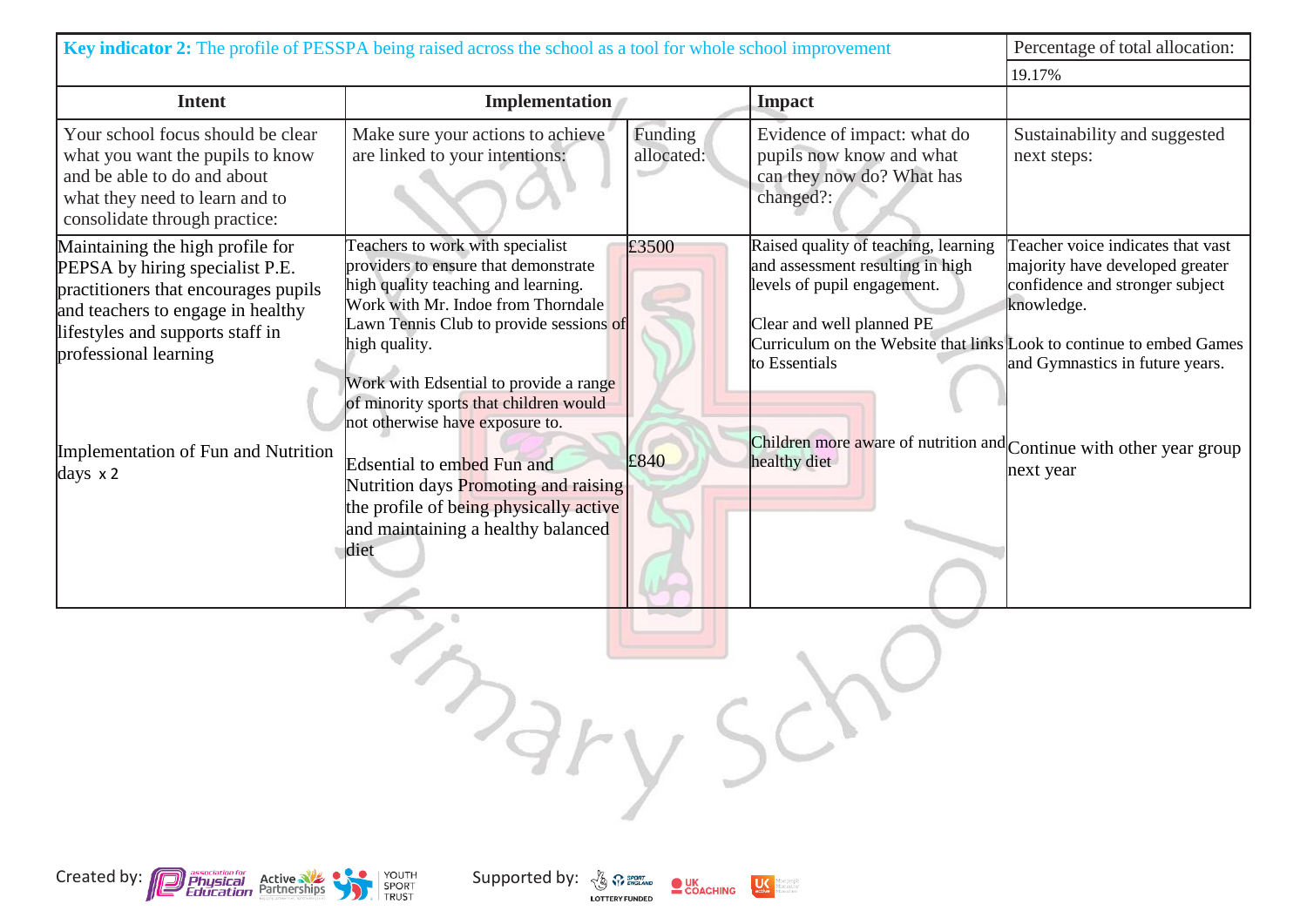| Key indicator 3: Increased confidence, knowledge and skills of all staff in teaching PE and sport                                                                       |                                                                                                                                                                                           |                                          |                                                                                                                                                                   | Percentage of total allocation:                        |
|-------------------------------------------------------------------------------------------------------------------------------------------------------------------------|-------------------------------------------------------------------------------------------------------------------------------------------------------------------------------------------|------------------------------------------|-------------------------------------------------------------------------------------------------------------------------------------------------------------------|--------------------------------------------------------|
|                                                                                                                                                                         |                                                                                                                                                                                           |                                          |                                                                                                                                                                   | 22.73 %                                                |
| <b>Intent</b>                                                                                                                                                           | <b>Implementation</b>                                                                                                                                                                     |                                          | <b>Impact</b>                                                                                                                                                     |                                                        |
| Your school focus should be clear<br>what you want the pupils to know<br>and be able to do and about<br>what they need to learn and to<br>consolidate through practice: | Make sure your actions to<br>achieve are linked to your<br>intentions:                                                                                                                    | Funding<br>allocated:                    | Evidence of impact: what do<br>pupils now know and what<br>can they now do? What has<br>changed?:                                                                 | Sustainability and suggested<br>next steps:            |
| Curriculum Support using teacher<br>competencies in P.E. via high quality<br>professional development leading to high<br>quality lesson delivery.                       | Bespoke CPD packages for staff to<br>develop increased expertise in the area<br>of P.E. Bespoke Packages in Year 3, 4<br>and $5:4 \times \frac{1}{2}$ days support for each<br>Year group | £2670 (£3 x 890)                         | A range of CPD opportunity for the<br>SL that raised her confidence level.<br>Learning walks evidence<br>improvements to the quality of<br>education as a result. | Ensure that the professional<br>learning is embedded   |
| Development of the PE Curriculum at St<br>Alban's Using the Essential Curriculum<br>Model with the Edsential Scheme of work Purchase of the PE Essential Guide          | Purchase of an SLA for the PE Leader $£675$ 2 x half days<br>£250<br>Purchase of Edsential planning £675-<br>Supply Cover5 days (5 x 200)                                                 | and 6 workshops<br>£250<br>£675<br>£1000 | Improved confidence subject leader / Further development of the<br>$\lambda$ lalthough – retired 2021                                                             | Subject leader and staff<br>development in other areas |
| Key indicator 4: Broader experience of a range of sports and activities offered to all pupils                                                                           |                                                                                                                                                                                           |                                          |                                                                                                                                                                   | Percentage of total allocation:                        |
| <b>Intent</b>                                                                                                                                                           | Implementation                                                                                                                                                                            |                                          | <b>Impact</b>                                                                                                                                                     |                                                        |
| Your school focus should be clear<br>what you want the pupils to know<br>and be able to do and about<br>what they need to learn and to<br>consolidate through practice: | Make sure your actions to<br>achieve are linked to your<br>intentions:                                                                                                                    | Funding<br>allocated:                    | Evidence of impact: what do<br>pupils now know and what<br>Can they now do? What has<br>Changed?:                                                                 | Sustainability and suggested<br>next steps:            |
|                                                                                                                                                                         |                                                                                                                                                                                           |                                          |                                                                                                                                                                   |                                                        |



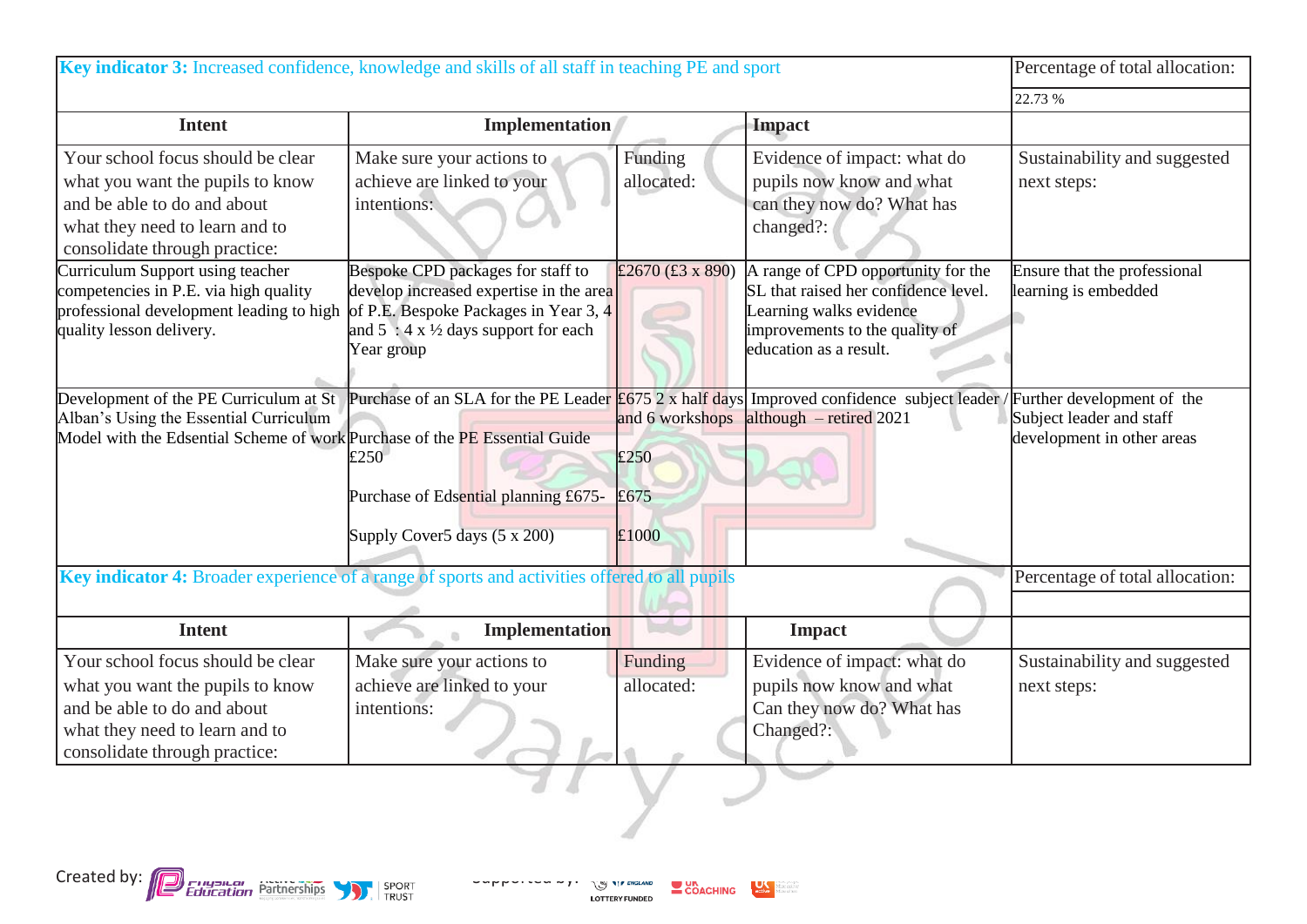| Specialist Cricket and Tennis coaching                                                                                           | Sport Coaching introduced in the<br>Autumn Spring and Summer terms               | £400       | Children enjoyed the taster sessions                                                                      | Embed and offer new subject<br>next year                                                                             |
|----------------------------------------------------------------------------------------------------------------------------------|----------------------------------------------------------------------------------|------------|-----------------------------------------------------------------------------------------------------------|----------------------------------------------------------------------------------------------------------------------|
|                                                                                                                                  |                                                                                  |            |                                                                                                           |                                                                                                                      |
| A variety of new events to be introduced Edsential competition<br>throughout the year via EDSENTIAL -                            | Virtual competition in the Autumn<br>term $2020$                                 | £890       | Virtual Competition results online                                                                        | Continue next year and develop<br>sports leaders                                                                     |
| Competition for all Sports Challenge -<br>virtual Competition                                                                    | 30m sprint – speed bounce, chest push<br>long jump -                             |            |                                                                                                           |                                                                                                                      |
| Key indicator 5: Increased participation in competitive sport – (Limited due to the impact of COVID-19 - focus for 2021/22       |                                                                                  |            |                                                                                                           | Percentage of total allocation:                                                                                      |
|                                                                                                                                  |                                                                                  |            |                                                                                                           | %                                                                                                                    |
| <b>Intent</b>                                                                                                                    | <b>Implementation</b>                                                            |            | <b>Impac</b>                                                                                              |                                                                                                                      |
| Your school focus should be clear                                                                                                | Make sure your actions to                                                        | Funding    | Evidence of impact: what do                                                                               | Sustainability and suggested                                                                                         |
| what you want the pupils to know                                                                                                 | achieve are linked to your                                                       | allocated: | pupils now know and what                                                                                  | next steps:                                                                                                          |
| and be able to do and about                                                                                                      | intentions:                                                                      |            | can they now do? What has                                                                                 |                                                                                                                      |
| what they need to learn and to<br>consolidate through practice:                                                                  |                                                                                  |            | changed?:                                                                                                 |                                                                                                                      |
| Competition for all Sports Challenge -<br>virtual Competition                                                                    | <b>Edsential competition</b><br>Virtual competition in the Autumn<br>term $2020$ | £400       | Virtual Competition results online<br>Due to COVID-19 inter school<br>competition was severely restricted | Due to COVID-19 inter school<br>competition was severely<br>restricted - priority for next year<br>across the school |
| Purchase of ActivALL                                                                                                             | 30m sprint – speed bounce, chest push<br>long jump                               |            |                                                                                                           |                                                                                                                      |
|                                                                                                                                  | Bubble Sports days in the Summer<br>term                                         |            |                                                                                                           |                                                                                                                      |
| Additional achievements:                                                                                                         |                                                                                  | £ Via SLA  | Unable to take place for parts of<br>the year due to Bubble and Covid                                     |                                                                                                                      |
| Edsential SLA (not funded using the                                                                                              |                                                                                  |            | restrictions                                                                                              |                                                                                                                      |
| Created by: (a)<br>Education Partnerships<br>SPORT<br>COACHING<br><b>Only Margarity</b><br><b>TRUST</b><br><b>LOTTERY FUNDED</b> |                                                                                  |            |                                                                                                           |                                                                                                                      |